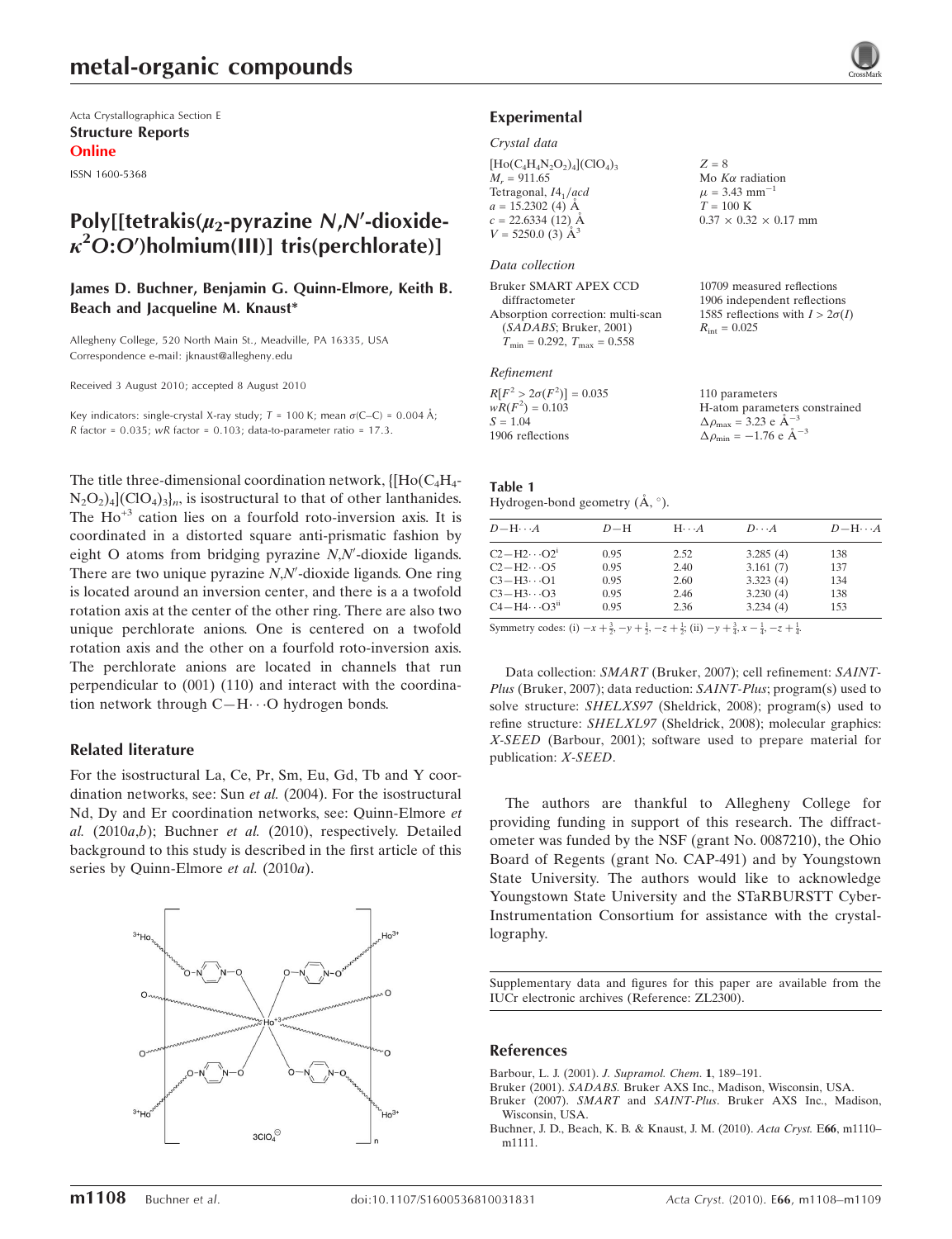- [Quinn-Elmore, B. G., Beach, K. B. & Knaust, J. M. \(2010](https://scripts.iucr.org/cgi-bin/cr.cgi?rm=pdfbb&cnor=zl2300&bbid=BB5)a). Acta Cryst. E66, [m1104–m1105.](https://scripts.iucr.org/cgi-bin/cr.cgi?rm=pdfbb&cnor=zl2300&bbid=BB5)
- [Quinn-Elmore, B. G., Beach, K. B. & Knaust, J. M. \(2010](https://scripts.iucr.org/cgi-bin/cr.cgi?rm=pdfbb&cnor=zl2300&bbid=BB6)b). Acta Cryst. E66, [m1106–m1107.](https://scripts.iucr.org/cgi-bin/cr.cgi?rm=pdfbb&cnor=zl2300&bbid=BB6)

[Sun, H. L., Gao, S., Ma, B. Q., Chang, F. & Fu, W. F. \(2004\).](https://scripts.iucr.org/cgi-bin/cr.cgi?rm=pdfbb&cnor=zl2300&bbid=BB8) Microporous [Mesoporous Mater.](https://scripts.iucr.org/cgi-bin/cr.cgi?rm=pdfbb&cnor=zl2300&bbid=BB8) 73 89–95.

[Sheldrick, G. M. \(2008\).](https://scripts.iucr.org/cgi-bin/cr.cgi?rm=pdfbb&cnor=zl2300&bbid=BB7) Acta Cryst. A64, 112–122.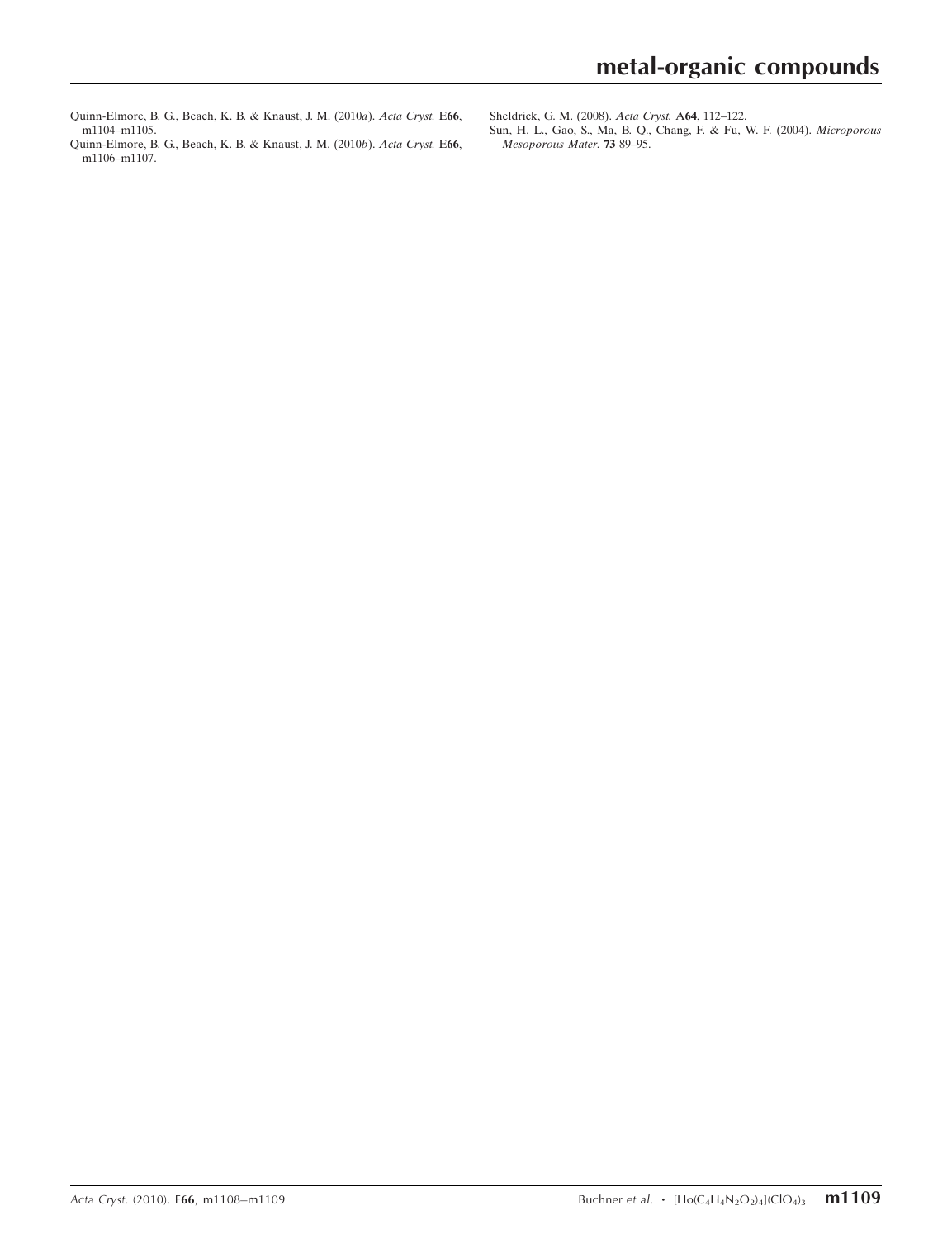# **supporting information**

*Acta Cryst.* (2010). E**66**, m1108–m1109 [https://doi.org/10.1107/S1600536810031831] **Poly[[tetrakis(***µ***2-pyrazine** *N***,***N***′-dioxide-***κ***<sup>2</sup>** *O***:***O***′)holmium(III)] tris(perchlorate)] James D. Buchner, Benjamin G. Quinn-Elmore, Keith B. Beach and Jacqueline M. Knaust**

## **S1. Comment**

The description of the structure of the title compound is part of a series of consecutive papers on three-dimensional coordination networks of the type  $\{[Ln(C_4H_4N_2O_2)_4](ClO_4)\}$ <sub>h</sub>, with Ln = Nd (Quinn-Elmore *et al.* 2010*a*), Dy (Quinn-Elmore *et al.* 2010*b*), Ho (this publication), and Er (Buchner *et al.* 2010), respectively. All four compounds are also isostructural to the previously reported La, Ce, Pr, Sm, Eu, Gd, Tb and Y coordination networks (Sun *et al.* 2004). The background to this study is given in the first article of this series by Quinn-Elmore *et al.* (2010*a*).

## **S2. Experimental**

Pyrazine *N,N*′-dioxide (0.025 g, 0.223 mmol) was dissolved in deionized water (1.5 ml) and methanol (1.5 ml). An aqueous solution of  $Ho(CIO<sub>4</sub>)<sub>3</sub>$  (0.160 ml of a 0.0860 *M* solution, 0.0139 mmol) was diluted with methanol (0.840 ml)and  $CH_2Cl_2$  (2.5 ml). The pyrazine *N,N'*-dioxide solution was layered over the  $Ho(ClO_4)$ <sub>3</sub> solution, and the two solutions were allowed to slowly mix. Orange plate-like crystals formed upon the slow evaporation of the resultant solution.

## **S3. Refinement**

All H atoms were positioned geometrically and refined using a riding model with C—H = 0.95 Å and with  $U_{i\omega}(\text{H}) = 1.2$ times  $U_{eq}(C)$ .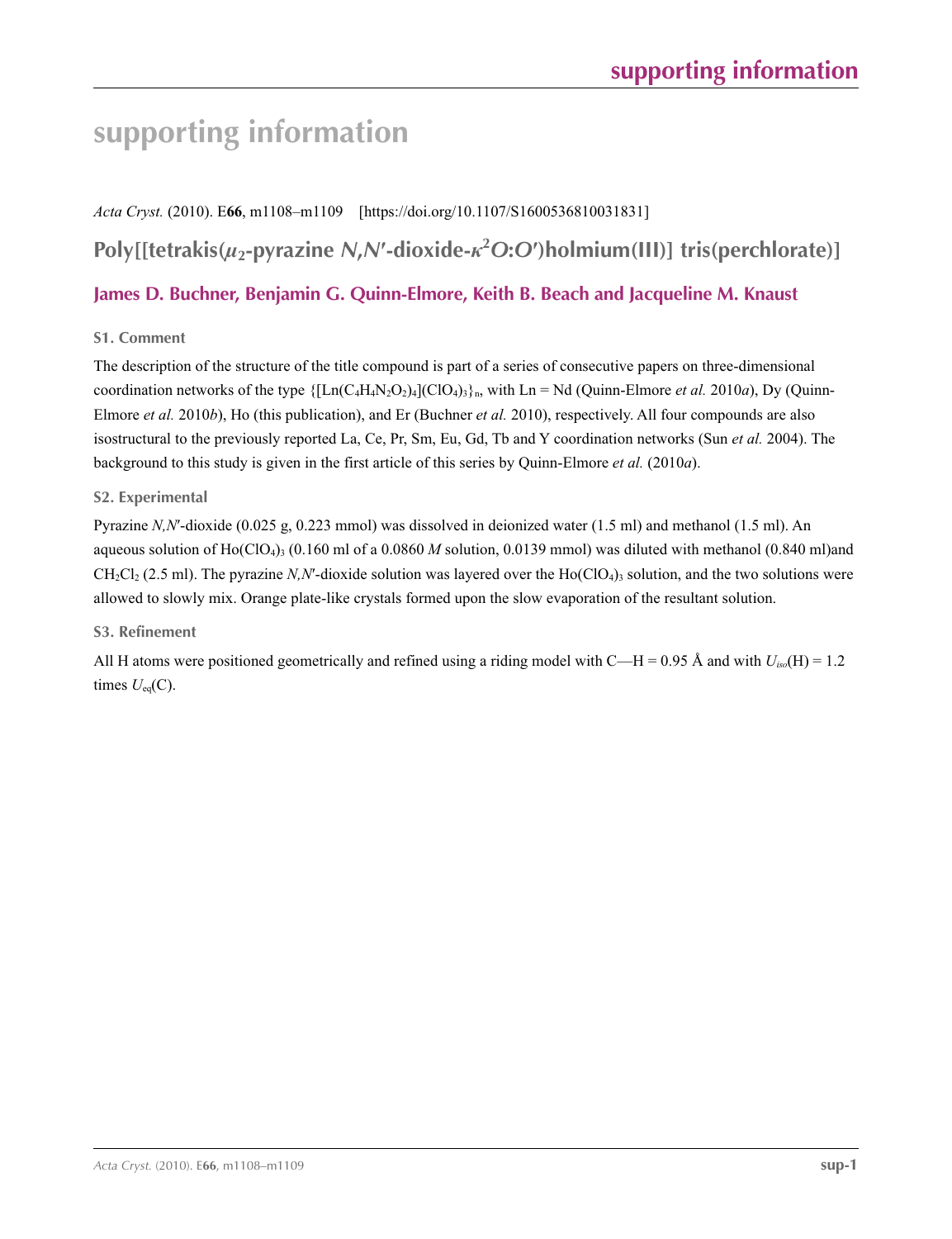

## **Figure 1**

The coordination environment of the  $Ho^{+3}$  cation in title compound with atom labels and 50% probability displacement ellipsoids. Hydrogen atoms have been omitted for clarity. Symmetry codes: (i)  $y + 1/4$ ,  $x - 1/4$ ,  $-z + 3/4$ ; (ii)  $-y + 3/4$ ,  $-x +$  $3/4$ ,  $-z + 3/4$ ; (iii)  $-x + 1$ ,  $-y + 1/2$ , z; (iv)  $-y + 3/4$ ,  $x - 1/4$ ,  $-z + 1/4$ ; (v)  $y + 1/4$ ,  $-x + 3/4$ ,  $-z + 1/4$ ; (vi)  $y + 3/4$ ,  $x - 3/4$ ,  $-z + 1/4$ 1/4; (vii)  $-x + 3/2$ ,  $-y + 1/2$ ,  $-z + 1/2$ ; (viii) *x*,  $-y + 1$ ,  $-z + 1/2$ .

**Poly[[tetrakis(***µ***2-pyrazine** *N***,***N***′-dioxide-***κ***<sup>2</sup>** *O***:***O***′)holmium(III)] tris(perchlorate)]** 

| Crystal data                                                                                                                                                                                                                                 |                                                                                                                                                                                                                                                           |
|----------------------------------------------------------------------------------------------------------------------------------------------------------------------------------------------------------------------------------------------|-----------------------------------------------------------------------------------------------------------------------------------------------------------------------------------------------------------------------------------------------------------|
| $[Ho(C_4H_4N_2O_2)_4]$ (ClO <sub>4</sub> ) <sub>3</sub><br>$M_r = 911.65$<br>Tetragonal, $I4_1/acd$<br>Hall symbol: -I 4bd 2c<br>$a = 15.2302$ (4) Å<br>$c = 22.6334(12)$ Å<br>$V = 5250.0$ (3) Å <sup>3</sup><br>$Z = 8$<br>$F(000) = 3568$ | $D_x = 2.307$ Mg m <sup>-3</sup><br>Mo Ka radiation, $\lambda = 0.71073$ Å<br>Cell parameters from 4928 reflections<br>$\theta$ = 2.6–30.5°<br>$\mu$ = 3.43 mm <sup>-1</sup><br>$T = 100 \text{ K}$<br>Plate, orange<br>$0.37 \times 0.32 \times 0.17$ mm |
| Data collection<br>Bruker SMART APEX CCD<br>diffractometer<br>Radiation source: fine-focus sealed tube<br>Graphite monochromator<br>$\omega$ scans<br>Absorption correction: multi-scan                                                      | 10709 measured reflections<br>1906 independent reflections<br>1585 reflections with $I > 2\sigma(I)$<br>$R_{\text{int}} = 0.025$<br>$\theta_{\text{max}} = 30.5^{\circ}, \theta_{\text{min}} = 2.6^{\circ}$<br>$h = -7 \rightarrow 21$                    |
| (SADABS; Bruker, 2001)<br>$T_{\text{min}} = 0.292$ , $T_{\text{max}} = 0.558$                                                                                                                                                                | $k = -20 \rightarrow 21$<br>$l = -27 \rightarrow 28$                                                                                                                                                                                                      |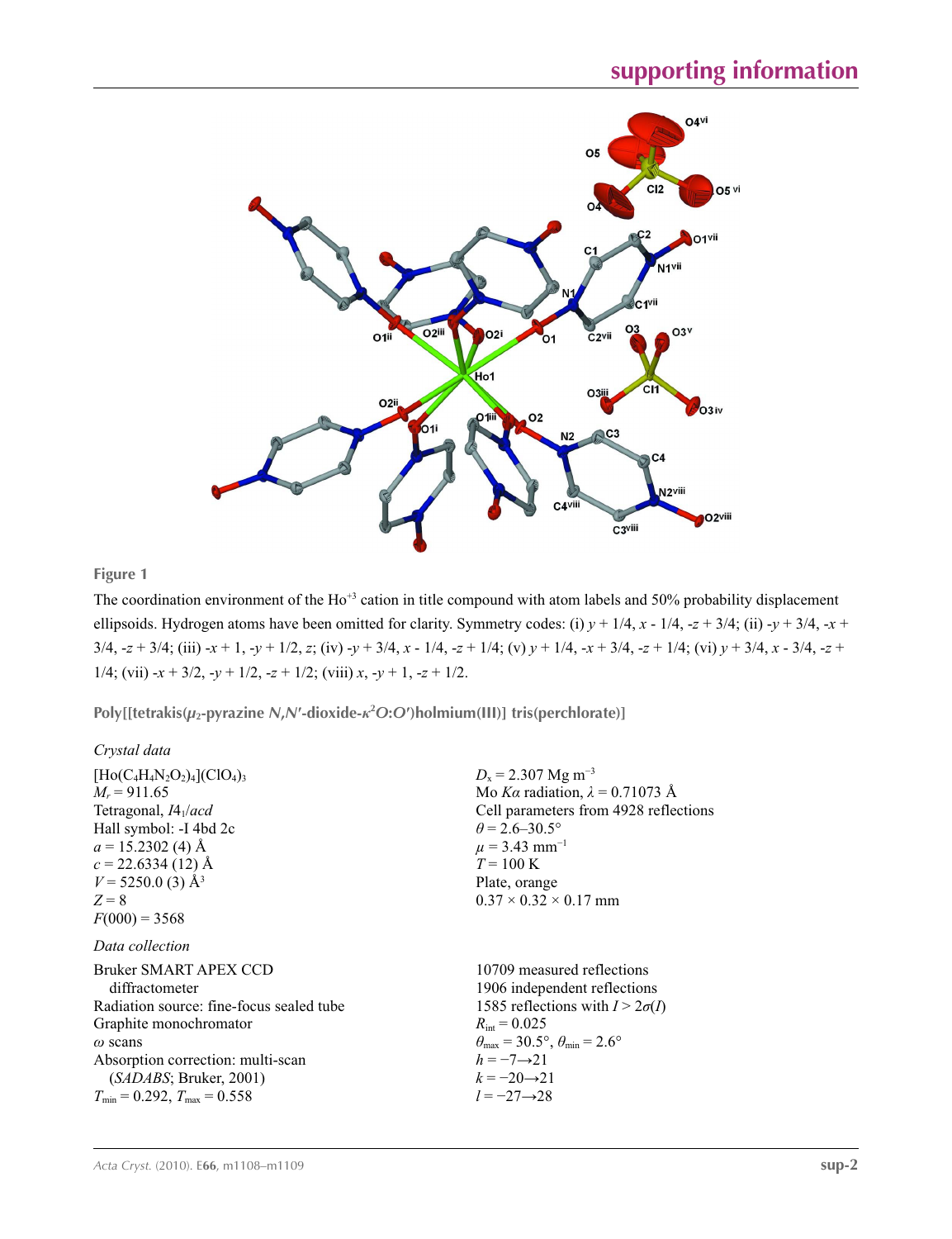*Refinement*

| Refinement on $F^2$                             | Secondary atom site location: difference Fourier            |
|-------------------------------------------------|-------------------------------------------------------------|
| Least-squares matrix: full                      | map                                                         |
| $R[F^2 > 2\sigma(F^2)] = 0.035$                 | Hydrogen site location: inferred from                       |
| $wR(F^2) = 0.103$                               | neighbouring sites                                          |
| $S = 1.04$                                      | H-atom parameters constrained                               |
| 1906 reflections                                | $w = 1/[\sigma^2(F_0^2) + (0.0554P)^2 + 37.1849P]$          |
| 110 parameters                                  | where $P = (F_o^2 + 2F_c^2)/3$                              |
| 0 restraints                                    | $(\Delta/\sigma)_{\text{max}}$ < 0.001                      |
| Primary atom site location: structure-invariant | $\Delta\rho_{\text{max}} = 3.23 \text{ e } \text{\AA}^{-3}$ |
| direct methods                                  | $\Delta \rho_{\rm min} = -1.76$ e Å <sup>-3</sup>           |
|                                                 |                                                             |

#### *Special details*

**Geometry**. All e.s.d.'s (except the e.s.d. in the dihedral angle between two l.s. planes) are estimated using the full covariance matrix. The cell e.s.d.'s are taken into account individually in the estimation of e.s.d.'s in distances, angles and torsion angles; correlations between e.s.d.'s in cell parameters are only used when they are defined by crystal symmetry. An approximate (isotropic) treatment of cell e.s.d.'s is used for estimating e.s.d.'s involving l.s. planes.

**Refinement**. Refinement of  $F^2$  against ALL reflections. The weighted R-factor wR and goodness of fit *S* are based on  $F^2$ , conventional *R*-factors *R* are based on *F*, with *F* set to zero for negative  $F^2$ . The threshold expression of  $F^2 > \sigma(F^2)$  is used only for calculating *R*-factors(gt) *etc*. and is not relevant to the choice of reflections for refinement. *R*-factors based on *F*<sup>2</sup> are statistically about twice as large as those based on *F*, and *R*- factors based on ALL data will be even larger.

*Fractional atomic coordinates and isotropic or equivalent isotropic displacement parameters (Å<sup>2</sup>)* 

|                  | $\mathcal{X}$ | $\mathcal{Y}$ | $\boldsymbol{Z}$ | $U_{\rm iso}*/U_{\rm eq}$ |
|------------------|---------------|---------------|------------------|---------------------------|
| H <sub>o</sub> 1 | 0.5000        | 0.2500        | 0.3750           | 0.00486(12)               |
| C11              | 0.5000        | 0.2500        | 0.1250           | 0.0107(4)                 |
| Cl2              | 0.72659(6)    | $-0.02341(6)$ | 0.1250           | 0.0279(3)                 |
| O <sub>1</sub>   | 0.59106(13)   | 0.21881(15)   | 0.29529(10)      | 0.0149(4)                 |
| O <sub>2</sub>   | 0.53202(15)   | 0.39424(13)   | 0.34396(10)      | 0.0145(4)                 |
| O <sub>3</sub>   | 0.57646(17)   | 0.24391(17)   | 0.16195(12)      | 0.0249(6)                 |
| O4               | 0.6466(4)     | $-0.0166(5)$  | 0.1510(4)        | 0.137(3)                  |
| O <sub>5</sub>   | 0.7914(4)     | $-0.0059(4)$  | 0.1660(4)        | 0.126(3)                  |
| N1               | 0.66932(17)   | 0.23422(18)   | 0.27425(13)      | 0.0135(5)                 |
| N <sub>2</sub>   | 0.52691(17)   | 0.44463(16)   | 0.29771(12)      | 0.0125(5)                 |
| C <sub>1</sub>   | 0.70854(19)   | 0.17233(19)   | 0.24034(14)      | 0.0149(6)                 |
| H1               | 0.6800        | 0.1178        | 0.2336           | $0.018*$                  |
| C2               | 0.78932(19)   | 0.18805(19)   | 0.21558(14)      | 0.0145(6)                 |
| H <sub>2</sub>   | 0.8163        | 0.1448        | 0.1914           | $0.017*$                  |
| C <sub>3</sub>   | 0.5262(2)     | 0.41170(19)   | 0.24238(14)      | 0.0149(6)                 |
| H <sub>3</sub>   | 0.5259        | 0.3499        | 0.2366           | $0.018*$                  |
| C <sub>4</sub>   | 0.5259(2)     | 0.46676(19)   | 0.19448(15)      | 0.0150(6)                 |
| H4               | 0.5249        | 0.4430        | 0.1557           | $0.018*$                  |

*Atomic displacement parameters (Å2 )*

|                  | 7 71 1      | T 122       | T 133      | T 112         | I/13      | $I^{23}$     |
|------------------|-------------|-------------|------------|---------------|-----------|--------------|
| H <sub>0</sub> 1 | 0.00537(13) | 0.00537(13) | 0.0038(2)  | $-0.00033(6)$ | 0.000     | 0.000        |
| C <sub>11</sub>  | 0.0132(5)   | 0.0132(5)   | 0.0058(10) | 0.000         | 0.000     | 0.000        |
| Cl <sub>2</sub>  | 0.0261(4)   | 0.0261(4)   | 0.0315(8)  | $-0.0103(5)$  | 0.0037(3) | $-0.0037(3)$ |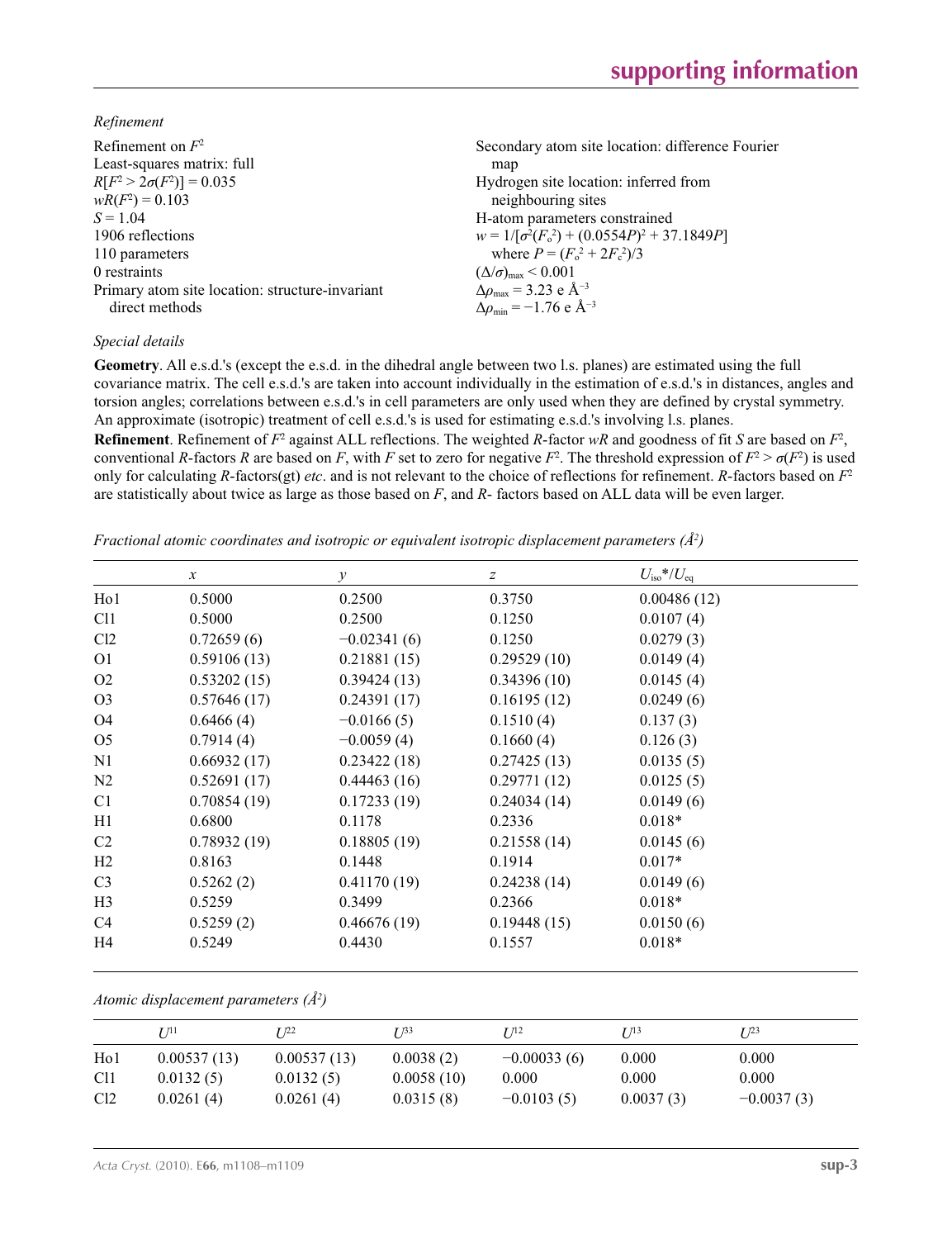# **supporting information**

| O <sub>1</sub> | 0.0093(9)  | 0.0224(11) | 0.0129(11) | $-0.0028(8)$  | 0.0047(8)     | $-0.0037(8)$  |
|----------------|------------|------------|------------|---------------|---------------|---------------|
| O <sub>2</sub> | 0.0242(11) | 0.0106(9)  | 0.0088(12) | $-0.0021(8)$  | $-0.0029(8)$  | 0.0043(7)     |
| O <sub>3</sub> | 0.0177(12) | 0.0432(16) | 0.0138(14) | 0.0043(9)     | $-0.0044(10)$ | $-0.0029(10)$ |
| O <sub>4</sub> | 0.066(4)   | 0.116(5)   | 0.228(8)   | $-0.013(3)$   | 0.098(5)      | $-0.016(5)$   |
| O <sub>5</sub> | 0.078(4)   | 0.094(4)   | 0.205(9)   | 0.002(3)      | $-0.059(5)$   | $-0.072(5)$   |
| N1             | 0.0112(11) | 0.0188(11) | 0.0106(15) | $-0.0002(9)$  | 0.0020(9)     | 0.0003(10)    |
| N <sub>2</sub> | 0.0147(11) | 0.0114(10) | 0.0114(14) | $-0.0003(9)$  | $-0.0016(9)$  | 0.0027(9)     |
| C <sub>1</sub> | 0.0151(13) | 0.0162(13) | 0.0132(16) | $-0.0013(10)$ | 0.0014(10)    | $-0.0032(11)$ |
| C <sub>2</sub> | 0.0139(13) | 0.0183(13) | 0.0113(16) | $-0.0003(10)$ | 0.0014(10)    | $-0.0023(11)$ |
| C <sub>3</sub> | 0.0195(14) | 0.0112(12) | 0.0140(17) | $-0.0018(10)$ | $-0.0018(12)$ | 0.0000(10)    |
| C <sub>4</sub> | 0.0192(13) | 0.0123(12) | 0.0137(16) | $-0.0003(11)$ | 0.0005(11)    | 0.0007(10)    |
|                |            |            |            |               |               |               |

## *Geometric parameters (Å, º)*

| $Ho1-O1i$                             | 2.325(2)   | $Cl2$ — $O5$ <sup>vi</sup>               | 1.381(6)    |
|---------------------------------------|------------|------------------------------------------|-------------|
| $Ho1 - O1ii$                          | 2.325(2)   | $O1 - N1$                                | 1.305(3)    |
| $Ho1-O1$                              | 2.325(2)   | $O2 - N2$                                | 1.300(3)    |
| $Ho1 - O1$ <sup>iii</sup>             | 2.325(2)   | $N1 - C1$                                | 1.354(4)    |
| $Ho1$ -O2 <sup>i</sup>                | 2.357(2)   | $N1 - C2$ <sup>vii</sup>                 | 1.361(4)    |
| $Ho1$ — $O2$ <sup>ii</sup>            | 2.357(2)   | $N2-C3$                                  | 1.349(4)    |
| $Ho1 - O2$                            | 2.357(2)   | $N2 - C4$ <sup>viii</sup>                | 1.361(4)    |
| $Ho1 - O2iii$                         | 2.357(2)   | $C1 - C2$                                | 1.373(4)    |
| $Cl1 - O3$                            | 1.437(3)   | $Cl-H1$                                  | 0.9500      |
| $Cl1 - O3$ iv                         | 1.437(3)   | $C2 - N1$ <sup>vii</sup>                 | 1.361(4)    |
| $Cl1 - O3$ iii                        | 1.437(3)   | $C2 - H2$                                | 0.9500      |
| $Cl1 - O3v$                           | 1.437(3)   | $C3-C4$                                  | 1.371(4)    |
| $Cl2$ -O4 $\rm{vi}$                   | 1.357(4)   | $C3-H3$                                  | 0.9500      |
| $Cl2$ -O4                             | 1.357(4)   | $C4 - N2$ <sup>viii</sup>                | 1.361(4)    |
| $Cl2 - O5$                            | 1.381(6)   | $C4 - H4$                                | 0.9500      |
|                                       |            |                                          |             |
| $O1^i$ -Ho $1$ - $O1^i$               | 78.19 (11) | $O3^{iv}$ -Cl1- $O3^{iii}$               | 109.81(11)  |
| $O1^{i}$ -Ho $1$ --O1                 | 147.80(10) | $O3 - Cl1 - O3v$                         | 109.81(11)  |
| $O1^{ii}$ -Ho $1$ --O1                | 111.01(12) | $O3^{iv}$ -Cl1- $O3^{v}$                 | 108.8(2)    |
| $O1^i$ -Ho $1$ --O $1$ <sup>iii</sup> | 111.01(12) | $O3$ <sup>iii</sup> —Cl1—O3 <sup>v</sup> | 109.80(11)  |
| $O1^{ii}$ -Ho $1$ - $O1^{iii}$        | 147.80(10) | $O4$ <sup>vi</sup> - $Cl2$ - $O4$        | 109.0(6)    |
| $O1 - Ho1 - O1$ iii                   | 78.19 (11) | $O4$ <sup>vi</sup> - $Cl2$ - $O5$        | 114.2(4)    |
| $O1^i$ -Ho $1$ - $O2^i$               | 80.55(8)   | $O4 - Cl2 - O5$                          | 109.6(5)    |
| $O1^{ii}$ -Ho $1$ - $O2^{i}$          | 72.64(7)   | $O4^{vi}$ - $Cl2$ - $O5^{vi}$            | 109.6(5)    |
| $O1 - Ho1 - O2i$                      | 73.60(7)   | $O4 - Cl2 - O5$ <sup>vi</sup>            | 114.2(4)    |
| $O1$ iii—Ho $1 - O2$ <sup>i</sup>     | 138.15(7)  | $O5 - Cl2 - O5$ <sup>vi</sup>            | 100.2(8)    |
| $O1^i$ -Ho $1$ - $O2^{ii}$            | 72.64(7)   | $N1 - 01 - Hol$                          | 142.32 (19) |
| $O1^{ii}$ -Ho $1$ - $O2^{ii}$         | 80.55(8)   | $N2 - 02 - Hol$                          | 141.03(18)  |
| $O1 - Ho1 - O2ii$                     | 138.15(7)  | $O1 - N1 - C1$                           | 119.0(3)    |
| $O1^{iii}$ -Ho $1$ -O2 $^{ii}$        | 73.60(7)   | $O1 - N1 - C2$ <sup>vii</sup>            | 121.2(3)    |
| $O2^i$ -Ho $1$ - $O2^i$               | 145.32(11) | $C1 - N1 - C2$ <sup>vii</sup>            | 119.8(3)    |
| $O1^i$ -Ho $1$ -O2                    | 73.60(7)   | $O2 - N2 - C3$                           | 121.9(2)    |
| $O1^{ii}$ —Ho $1$ —O2                 | 138.15(7)  | $O2 - N2 - C4$ <sup>viii</sup>           | 118.8(3)    |
| $O1 - Ho1 - O2$                       | 80.55(8)   | $C3 - N2 - C4$ viii                      | 119.3(3)    |
|                                       |            |                                          |             |